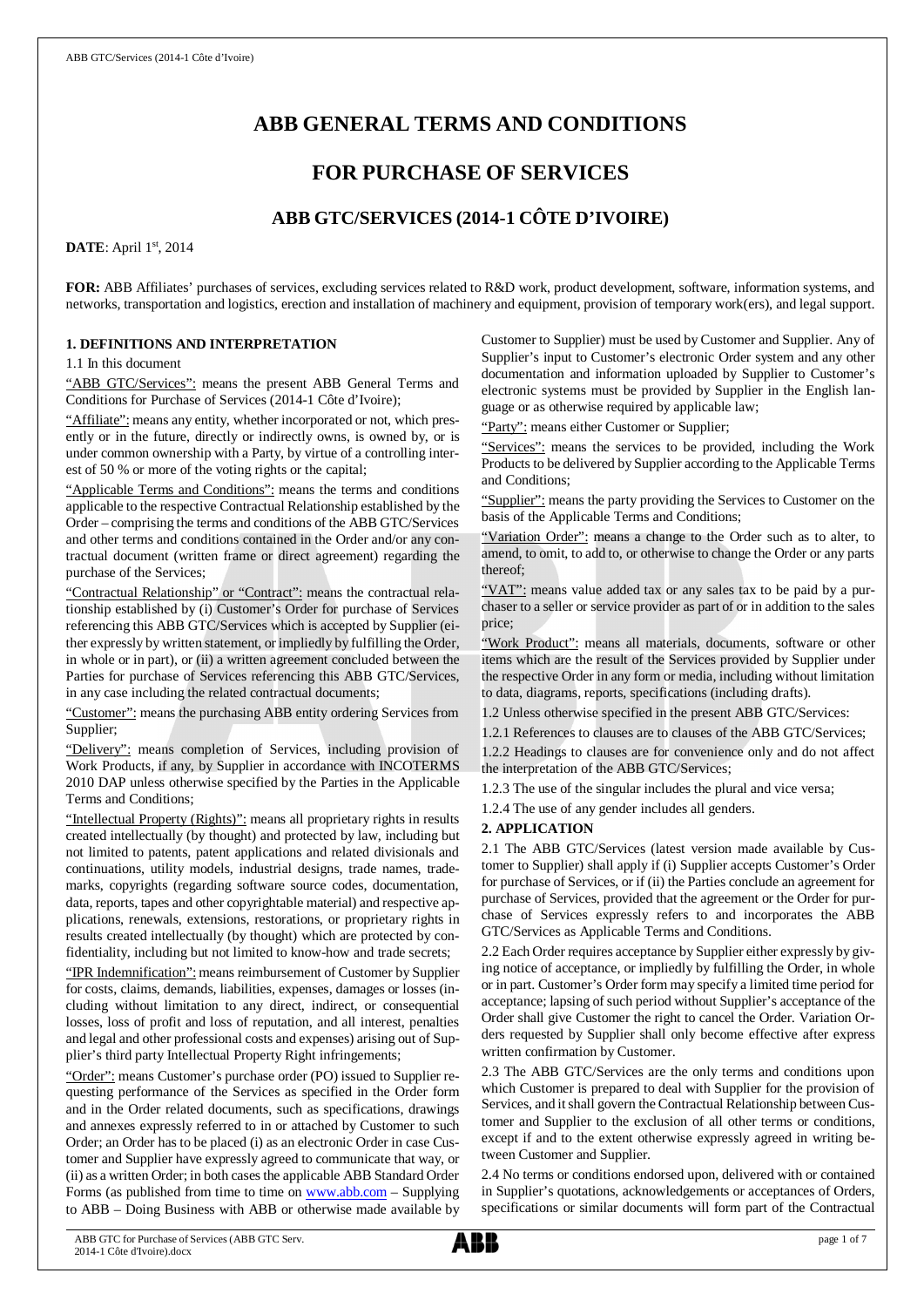Relationship, and Supplier waives any right which it otherwise might have to rely on such other terms or conditions.

2.5 References in the ABB GTC/Services to any statute or statutory provision shall, unless the context otherwise requires, be construed as a reference to that statute or provision as from time to time amended, consolidated, modified, extended, re-enacted or replaced.

## **3. SUPPLIER'S RESPONSIBILITIES**

3.1 Supplier shall provide the Services and deliver the Work Products:

3.1.1 in accordance with the applicable laws and regulations;

3.1.2 in accordance with the quality standards stated under Clause 9.1 and specified in the Order and in the other documents being part of the Contractual Relationship;

3.1.3 free from defects and from any rights of third parties;

3.1.4 on the due date specified in the Order;

3.1.5 in the quantity specified in the Order;

3.1.6 with all skill and care and in accordance with industry best practice.

3.2 Supplier shall not substitute or modify any of the agreed materials used for the provision of the Services or make any changes to the agreed ingredients, the design or other agreed criteria of the Work Products without Customer's prior written approval.

3.3 Supplier shall take care that Work Products are contained or packaged in the manner usual for such Work Products or, where there is no such manner, in a manner adequate to preserve and protect the Work Products until Delivery completion.

3.4 Supplier shall submit invoices in an auditable form, complying with Supplier's and Customer's applicable local mandatory law, generally accepted accounting principles and the specific Customer requirements, containing the following minimum information: Supplier name, address and reference person including contact details (telephone, email etc.); invoice date; invoice number; Order number (same as stated in the Order); Supplier number (same as stated in the Order); address of Customer; quantity; specification of Services supplied; price (total amount invoiced); expenses approved by Customer, but not included in the price (to be specified by amount and category); currency; tax or VAT (amount has to be specified); tax or VAT number; payment terms. 3.5 Invoices shall be issued to Customer as stated in the Order and/or

the Applicable Terms and Conditions, and shall be sent to the invoice address specified in the Order.

3.6 Expenses not agreed in writing by Customer will not be reimbursed.

3.7 Customer may issue Variation Orders to Supplier to alter, amend, omit, add to, or otherwise change ordered Services or parts thereof, and Supplier shall carry out such Variation Orders. Agreed unit prices stated in the Order and/or otherwise agreed between Customer and Supplier shall apply.

3.8 Supplier shall in no event suspend the performance of any Services or the Delivery of Work Products to Customer. In the event of Force Majeure, Clause 16 shall apply.

### **4. CUSTOMER'S RESPONSIBILITIES**

4.1 In consideration of the Services provided by Supplier in accordance with the Applicable Terms and Conditions, Customer shall pay to Supplier the fees or purchase price stated in the Order in accordance with the payment terms specified therein, provided the invoice fulfils the requirements of Clauses 3.4 and 3.5. In the event that the payment terms are determined by mandatory applicable law, such terms shall prevail.

4.2 Customer reserves the right to set off any amount and to withhold payment for Services not provided in accordance with the Applicable Terms and Conditions.

### **5. DELIVERY**

5.1 The Services shall be provided at the agreed place specified in the Order, or, if no such place has been specified, at Customer's address specified in the Order.

5.2 The Work Products shall be delivered in accordance with INCOTERMS 2010 DAP, to the agreed place specified in the Order, or, if no such place has been specified, to Customer's place of business. 5.3 Supplier shall ensure that each Delivery of a Work Product is accompanied by a delivery note, which shall contain the following minimum information (unless required otherwise by Customer): the Order number, date of Order, number of packages and contents, where applicable the customs tariff number of the country of consignment, and, in the case of partial delivery, the outstanding balance remaining to be delivered. For controlled goods, the national export control number must be indicated and, and if the goods are subject to U.S. export regulations, the U.S. Export Control Classification Number (ECCN) must be specified in the delivery note. Proofs of preferential origin as well as conformity declarations and marks of the country of consignment or destination are to be submitted without being requested; certificates of origin upon request.

5.4 Work Products shall be delivered during Customer's business operation hours unless otherwise requested by Customer.

5.5 Upon Delivery of the Work Products, Supplier (or its appointed carrier) shall provide Customer with such export documents as are applicable or necessary together with a delivery note.

5.6 Ownership (title) regarding Work Products shall pass to Customer at Delivery, except if otherwise agreed in writing. For assigning of Intellectual Property in the Work Products arising from the Services Clause 11.1 shall apply.

5.7 Supplier shall invoice Customer upon Delivery in accordance with Clause 3.4 and 3.5, but such invoicing shall be conducted separately from dispatch of the Work Products to Customer.

## **6. ACCEPTANCE**

6.1 Customer shall not be deemed to have accepted any Services until it has had a reasonable time to inspect them following completion or, in the case of a defective performance, until a reasonable time after such defective performance has become apparent. Such reasonable time period shall be determined by the specifics of the Services, the defective performance and the circumstances of the provision of the Services.

6.2 If any Services provided or Work Products delivered to Customer do not comply with Clause 3 (Supplier's Responsibilities), or are otherwise not in conformity with the Order, then, without limiting any other right or remedy that Customer may have under Clause 10 (Remedies), Customer may reject the Services and/or the Work Products, and may request replacement of the Services and/or the Work Products, or recover all payments made to Supplier by Customer.

6.3 Upon Supplier's request Customer shall send written acceptance statement to Supplier.

# **7. DELAY**

If the Delivery of the Services or the Work Products does not comply with the agreed delivery date(s), then, without prejudice to any other rights which it may have under the Contractual Relationship or at law, Customer reserves the right to:

7.1 terminate the Contractual Relationship or the respective Order in whole or in part;

7.2 refuse any subsequent Delivery of Services or Work Products which Supplier attempts to make;

7.3 recover from Supplier any expenditure reasonably incurred by Customer in obtaining the Services or the Work Products in substitution from another supplier;

7.4 claim damages for any additional costs, loss or expenses incurred by Customer which are reasonably attributable to Supplier's failure to provide the Services or to deliver the Work Products on the agreed dates; and

7.5 claim compensation for liquidated damages in addition to the rights provided under Clauses 7.1 to 7.4 if such compensation right is expressly stated in the respective Order.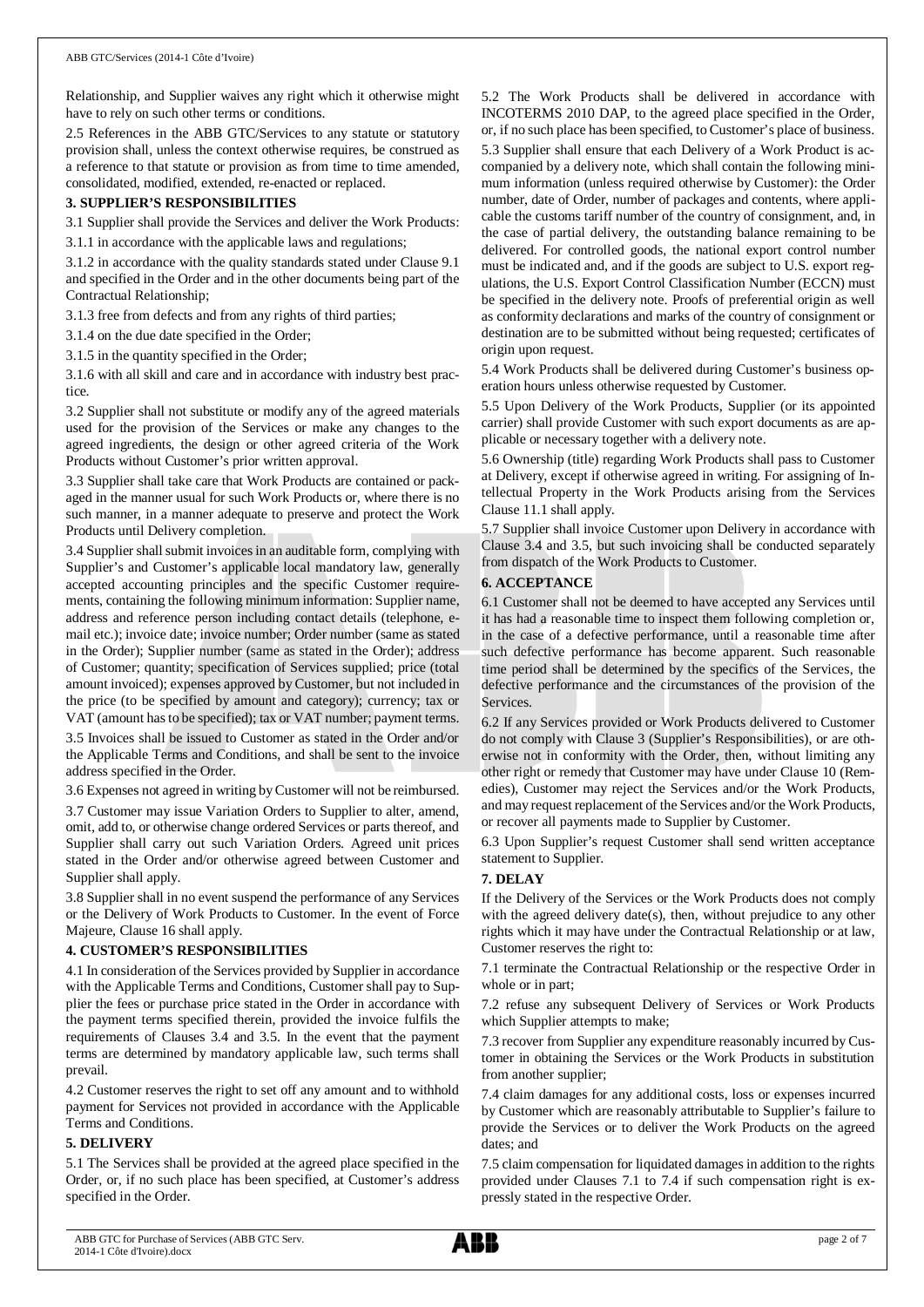### **8. INSPECTION**

8.1 Supplier shall allow Customer and/or its authorised representatives to inspect the Services and to test the Work Products, or parts of them at any time prior to the completion of the Services and/or the Work Products.

8.2 Notwithstanding any inspection or test sampling however conducted, Supplier shall remain fully responsible for the Services' compliance with the Order. This applies whether or not Customer has exercised its right of inspection and/or testing and shall not limit Supplier's obligations under the Order. For the avoidance of doubt, inspection of Services or testing of Work Products by Customer and/or its authorised representatives shall in no event exempt Supplier from or limit Supplier's warranties or liability in any way.

### **9. WARRANTY**

9.1 Supplier warrants that the Services (including Work Products):

9.1.1 comply with all agreed specifications, including all specified material, workmanship and the like, documentation and quality requirements, or in absence thereof are performed in accordance with generally accepted practices, procedures and standards of the respective industry and are fit for the purposes for which Services of the same description type would ordinarily be used, and that the results of the Services maintain the functionality and performance as expected by Customer according to Supplier's information, documentation and statements;

9.1.2 are appropriate and fit for any particular purpose expressly or impliedly made known to Supplier in the Order;

9.1.3 are new and unused (in case of Work Products) at the date of Delivery;

9.1.4 are free from defects and rights of third parties;

9.1.5 possess the qualities which Supplier has held out to Customer as a sample, model or otherwise;

9.1.6 comply with Clause 12 (Compliance with Relevant Law).

9.2 The warranty period shall be twenty four (24) months from acceptance of the Services or the Work Products, if no other time period is stated in the Order or otherwise expressly agreed in writing by the Parties.

9.3 In case of non-compliance with the warranty provided under this Clause, Customer shall be entitled to enforce the remedies provided in Clause 10 (Remedies).

### **10. REMEDIES**

10.1 In case of breach of warranty under Clause 9 (Warranty) or if Supplier otherwise fails to comply with any of the Applicable Terms and Conditions, Customer shall give notice in writing to Supplier of such breach of warranty and provide Supplier an opportunity to swiftly remedy it. If no Supplier action to remedy such breach has been taken within forty eight (48) hours of receiving such Customer notification, Customer shall be entitled to any one or more of the following remedies at its own discretion and at Supplier's expense:

10.1.1 to give Supplier another opportunity to carry out any additional work necessary to ensure that the Applicable Terms and Conditions are fulfilled;

10.1.2 to carry out (or to instruct a third party to carry out) any additional work necessary to make the Services comply with the Applicable Terms and Conditions;

10.1.3 to obtain immediate replacement of the defective Services by Services conforming with the Applicable Terms and Conditions without defects;

10.1.4 to refuse to accept any further Services, but without relieving Supplier from its liability for the defective Services;

10.1.5 to claim such damages as may have been sustained by Customer as a result of Supplier's breaches of the Applicable Terms and Conditions, statutory duty or any applicable law;

10.1.6 to claim liquidated damages expressly provided in the Order;

10.1.7 to terminate the Contractual Relationship or the respective Order in accordance with Clause 15.2.

10.2 In the event that Clauses 10.1.1, 10.1.2 or 10.1.3 apply, the entire warranty period of Clause 9.2 shall be restarted.

10.3 The rights and remedies available to Customer and contained in the Applicable Terms and Conditions (including, but not limited to the ABB GTC/Services) are cumulative and are not exclusive of any rights or remedies available at law or in equity.

## **11. INTELLECTUAL PROPERTY**

11.1 Supplier assigns herewith to Customer full ownership rights in and to any Intellectual Property in the Work Products arising from the Services for the full duration of such rights, wherever in the world enforceable. Supplier further agrees to execute, upon Customer's request and at its cost, all further documents and assignments and do all such further things as may be necessary to perfect Customer's ownership title to the Intellectual Property or to register Customer as owner of the Intellectual Property with any registry, including but not limited to governmental registration authorities or private registration organisations.

11.2 The Intellectual Property Rights in any Work Products created by or licensed to Supplier prior to the respective Order or outside of such Order, and any subsequent modifications to the same ("Pre-Existing Works") will remain vested in Supplier or the respective third party owner. To the extent that Pre-Existing Works are embedded in any Work Products delivered by Supplier, Customer and its Affiliates shall have a worldwide, irrevocable, perpetual, transferrable, non-exclusive, royalty-free licence with rights to sublicense to use the Pre-Existing Works as part of such Work Products, including the right to further improve, develop, market, distribute, sub-license, exploit or otherwise use the Work Products containing such Pre-Existing Works. Supplier shall not be prevented or restricted by this ABB GTC/Services from using its own know-how or its Pre-Existing Works in the course of providing the Services.

11.3 In the event that the Services provided and/or Work Products delivered by Supplier infringe any third party Intellectual Property Rights, Supplier shall, notwithstanding anything provided to the contrary or otherwise contained in the Applicable Terms and Conditions (including, but not limited to the ABB GTC/Services), provide IPR Indemnification to Customer. The IPR Indemnification applies whether or not Supplier may have been negligent or at fault and does not limit any further compensation rights of Customer. Supplier's obligation to indemnify Customer as provided under this Clause shall not apply if and to the extent the liability or damage was caused by Customer's own pre-existing Intellectual Property Rights contributed to, or implemented into the Work Products and/or the Services provided by Supplier.

11.4 If any infringement claim is made against Customer, Customer may without prejudice to its rights under Clause 11.3 also request at its discretion and at Supplier's cost that Supplier (i) procures for Customer the right to continue using the Work Products and/or the Services; (ii) modifies the Work Products and/or the provision of the Services so that they cease to be infringing; or (iii) replaces the Work Products and/or the Services so that they become non-infringing.

11.5 In the event Supplier cannot fulfil Customer's above request, Customer shall be entitled to terminate the Contractual Relationship or the respective Order, to reclaim all sums which Customer has paid to Supplier thereunder and to claim compensation in accordance with Clause 11.3 and for any other costs, losses or damages incurred whatsoever.

# **12. COMPLIANCE WITH RELEVANT LAW**

12.1 The Services covered by the Applicable Terms and Conditions shall be provided by Supplier in compliance with all relevant legislation, regulations, and codes of practice, guidance and other requirements of any relevant government or governmental agency applicable to Supplier. To the extent that such regulations are advisory rather than mandatory, the standard of compliance to be achieved by Supplier shall

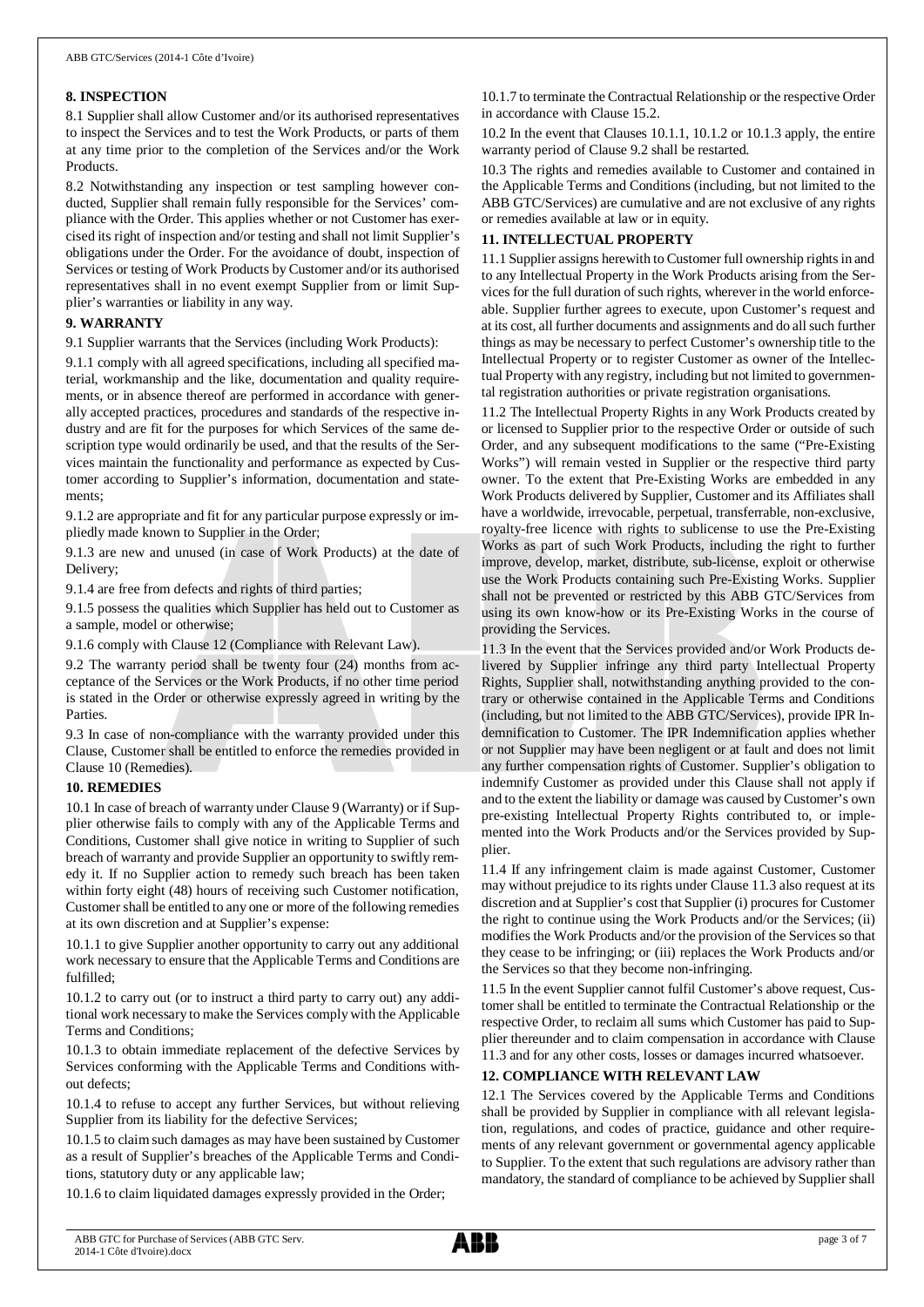be in compliance with the generally accepted best practice of the relevant industry.

12.2 Each Party warrants that it will not, directly or indirectly, and that it has no knowledge that the other Party or any third parties will, directly or indirectly, make any payment, gift or other commitment to its customers, to government officials or to agents, directors and employees of a Party, or any third party in a manner contrary to applicable laws (including but not limited to the U. S. Foreign Corrupt Practices Act and, where applicable, legislation enacted by member states and signatories implementing the OECD Convention Combating Bribery of Foreign Officials), and shall comply with all relevant laws, regulations, ordinances and rules regarding bribery and corruption. Nothing in this ABB GTC/Services shall render either Party or any of its Affiliates liable to reimburse the other for any such consideration given or promised.

12.3 Either Party's material violation of any of the obligations contained in this Clause 12 (Compliance with Relevant Law) may be considered by the other Party to be a material breach of the respective Contractual Relationship between the Parties, and shall entitle such Party to terminate the Contractual Relationship with immediate effect and without prejudice to any further right or remedies under such Contractual Relationship or applicable law.

12.4 Notwithstanding anything to the contrary stated in any Applicable Terms and Conditions, Supplier shall, without any limitations, indemnify and hold harmless Customer from and against any claim, proceeding, action, fine, loss, cost and damages arising out of or relating to any such violation of the above mentioned obligations, the termination of the respective Contractual Relationship, and any noncompliance with export control regulations, and Supplier shall compensate Customer for all losses and expenses whatsoever resulting therefrom.

12.5 Supplier herewith acknowledges and confirms that it has received a copy of ABB's Code of Conduct and ABB's Supplier Code of Conduct or has been provided information on how to access the ABB Codes of Conduct online ([www.abb.com](http://www.abb.com/) – Integrity – Code of Conduct). Supplier agrees to perform its contractual obligations under the Applicable Terms and Conditions and the respective Contractual Relationship with substantially similar standards of ethical behaviour as stated in the above mentioned ABB Codes of Conduct.

12.6 Supplier and its sub-contractors must comply with the ABB Lists of Prohibited and Restricted Substances and with the reporting and other requirements regarding Conflict Minerals and all other employment, safety, health, environmental and quality requirements made available under [www.abb.com](http://www.abb.com/) – Supplying to ABB – Doing Business with ABB or otherwise and shall provide Customer with respective documents, certificates and statements if requested. Any statement made by Supplier to Customer (whether directly or indirectly, e. g. where applicable via the ABB Supplier Registration and Pre-Qualification System) with regard to materials used for or in connection with the Services and/or Work Products will be deemed to be a representation under the Contract.

12.7 Supplier represents and warrants that it is knowledgeable with, and is and will remain in full compliance with all applicable export and import laws, regulations, instructions, and policies, including, but not limited to, securing all necessary clearance requirements, export and import licenses and exemptions from, and making all proper filings with appropriate governmental bodies and/or disclosures relating to the provision of services, the release or transfer of goods, hardware, software and technology to non U.S. nationals in the U.S., or outside the U.S., the release or transfer of technology and software having U.S. content or derived from U.S. origin software or technology.

12.8 No goods or services included in the Services and/or Work Products shall originate from any company or country listed in any relevant boycott list issued by the authority in the country where the goods or services shall be used or an authority otherwise having influence over the equipment and material forming part of the Services and/or Work

Products. If any of the Services and/or Work Products is or will be subject to export restrictions, it is Supplier's responsibility to promptly inform Customer in writing of the particulars of such restrictions.

12.9 Supplier shall indemnify and hold Customer harmless for all claims, demands, losses, damages, costs, fines, penalties, attorney's fees and all other expenses arising from export restrictions concealed by Supplier. With respect to export restrictions solely attributable to Customer's use of the Services and/or Work Products, the now said warranty shall only apply to the extent Supplier has knowledge of or reasonably should have been aware of such use.

12.10 Supplier must indicate the customs tariff numbers of the country of consignment for all Services and/or Work Products. For controlled Services and/or Work Products, the national export control numbers must be indicated and, if the Services and/or Work Products are subject to U.S. export regulations, ECCN or ITAR classifications. Proofs of preferential origin as well as conformity declarations and marks of the country of consignment or destination are to be submitted without being requested; certificates of origin upon request.

# **13. CONFIDENTIALITY AND DATA PROTECTION**

13.1 Supplier is obliged to observe secrecy regarding any data or information acquired during the fulfilment of the Contract irrespective of whether such data or information relates to Customer, its Affiliates or their respective customers or suppliers ("Customer Data"). This includes in particular, but is not limited to, all technical or commercial know-how, drawings, specifications, inventions, processes or initiatives which are of a confidential nature. To safeguard this,

13.1.1 Supplier shall process or use Customer Data only in accordance with Customer's instructions and with all applicable laws and regulations; for the avoidance of doubt, processing in accordance with the Contract shall be considered to be an instruction from Customer;

13.1.2 Supplier shall not (i) use Customer Data for any other purposes than for providing the Services, or (ii) reproduce Customer Data in whole or in part in any form except as may be required to fulfil its obligations under the Contract; (iii) disclose Customer Data nor grant access to such data to any third party without Customer's prior written consent; no third parties in the meaning of this provision are subcontractors approved by Customer;

13.1.3 Supplier shall take appropriate measures suited to the type of Customer Data to be protected (i) to prevent unauthorised persons from gaining access to data processing systems with which Customer Data are processed or used, (ii) to prevent data processing systems from being used without authorisation, (iii) to ensure that persons entitled to use a data processing system have access only to the data to which they have a right of access, and that Customer Data cannot be read, copied, modified or removed without authorisation in the course of processing or use and after storage, (iv) to ensure that Customer Data cannot be read, copied, modified or removed without authorisation during electronic transmission or transport, and that it is possible to monitor and establish to which bodies the transfer of Customer Data by means of data transmission facilities is envisaged, (v) to ensure that it is possible to monitor and establish whether and by whom Customer Data have been entered into data processing systems, modified or removed, (vi) to ensure that, in the case of commissioned processing of Customer Data, the data are processed strictly in accordance with the instructions of Customer, (vii) to ensure that Customer Data are protected from accidental or unlawful destruction or loss, (viii) to ensure that data collected for different purposes can be processed separately. Supplier shall document the implementation of the technical and organizational measures in detail and shall present this to Customer for review upon request. Where this review raises the need for amendments, these must be applied amicably;

13.1.4 Supplier shall ensure and prove that those members of its staff who may come into contact with Customer Data in the course of fulfilling their tasks are subject to the same obligation to confidentiality

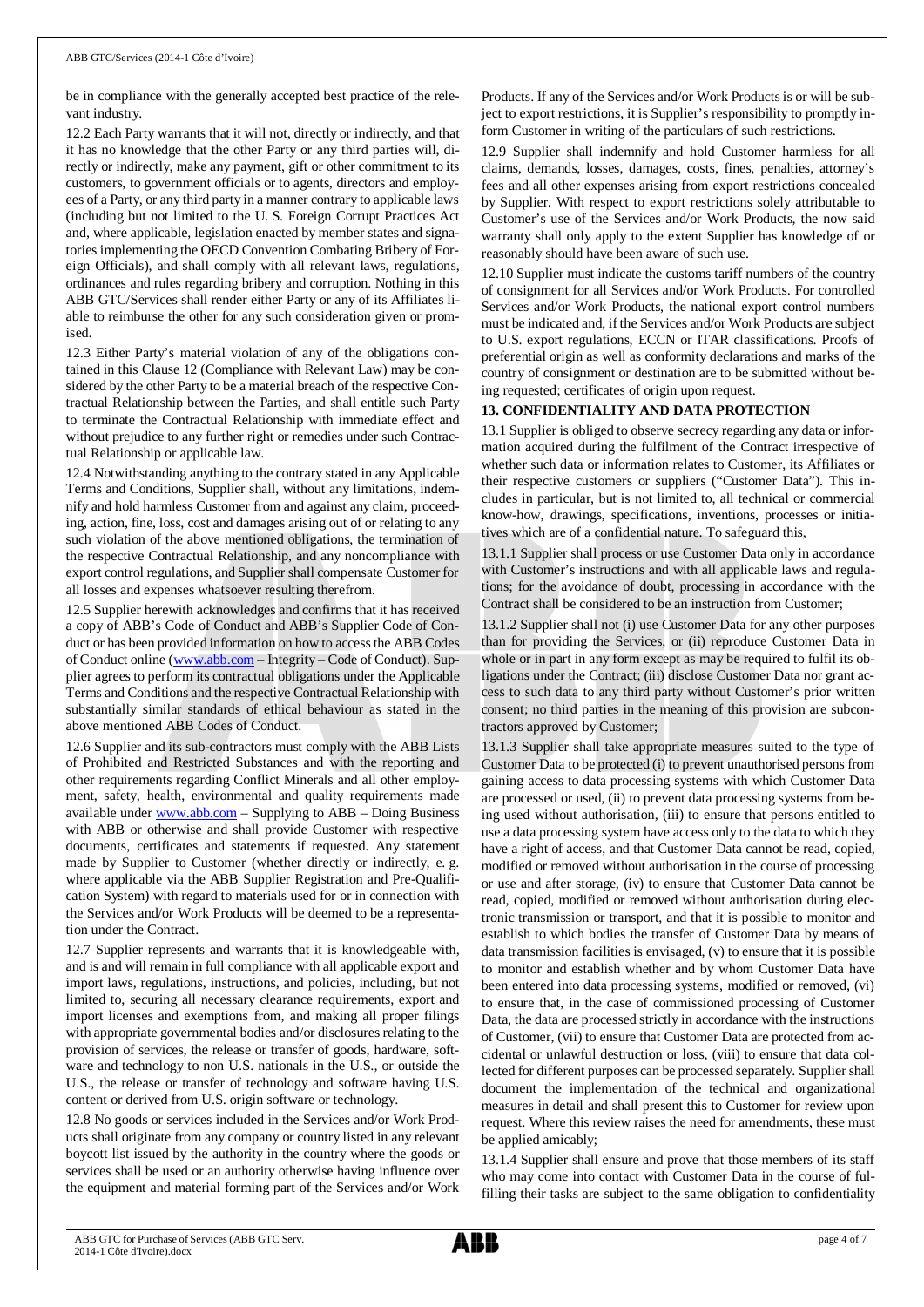as applicable to Supplier. Supplier shall confirm this in writing upon Customer's request. Customer may verify compliance with the technical and organisational measures undertaken by Supplier any time upon reasonable notice;

13.1.5 The commissioning of subcontractors requires Customer's previous written consent. This applies also in those instances when one subcontractor is replaced by a subsequent one. The contracts awarded by Supplier to its subcontractors are to be formulated in such a manner that they meet the requirements regarding confidentiality and data protection agreed upon in the Contract. Supplier shall provide Customer with information on the essentials of such contracts and on the measures implemented by the subcontractors to fulfil their obligations regarding confidentiality and data protection. If requested by Customer, Supplier shall present its respective contractual documents for the former to examine. Supplier shall ensure that Customer has the same rights to monitor the subcontractors as Customer has to monitor Supplier. Subcommissions in the meaning of this provision do not include ancillary services ordered by Supplier from third parties which are not directly related to Customer, such as telecommunications services, maintenance and user support, cleaning, auditing or the disposal of data media. Even where ancillary services are taken from third parties, Supplier must however ensure confidentiality and undertake monitoring activities.

13.2 The obligation to confidentiality does not apply to such data (i) whose disclosure is required for the fulfilment of the Contract; (ii) which are publicly known at the time Supplier receives them or which subsequently become publicly known through no action of Supplier itself; (iii) which were already known to Supplier prior to its initial activity for Customer and for which no duty to observe secrecy applies; (iv) which is made accessible to Supplier by third parties and for which no duty to observe secrecy applies or (v) which Supplier is obliged to disclose by mandatory law or by legally binding instruction of a court of law or a public authority. Insofar as Supplier wishes to invoke one of the above exceptions, the burden of proof for the existence of the factual preconditions for such exception shall lie with Supplier.

13.3 Supplier shall not retain any Customer Data for longer than necessary to carry out the Services or than determined by Customer. Immediately after termination of the Contract or at any time on Customer's demand, Supplier shall, at the choice of Customer, immediately deliver to Customer all copies of such data provided by Customer to Supplier for the purposes of the Contract or received otherwise by Supplier while carrying out the Services and/or delete securely all Customer Data from its database. Supplier shall certify to Customer that it has not retained any copies of Customer Data with a written confirmation of destruction. Such confirmation shall be signed by duly authorized signatories of Supplier.

13.4 With regard to any data or information belonging to Customer or its Affiliates relating to an identified or identifiable individual or legal entity or any other entity which is subject to applicable data protection or privacy laws and regulations or being qualified as Personally Identifiable Information within the meaning of the applicable laws ("Personal Data"), Supplier will comply with all applicable data protection and privacy laws and regulations. In addition to the other stipulations in this Clause 13 the following applies:

13.4.1 Supplier shall not process Personal Data in or transfer Personal Data to a country with a level of data protection that is not at least equivalent with the level of data protection that applies within the country of origin of the Personal Data without Customer's prior written consent. Upon Customer's request and where required by applicable law, in particular if Customer or its Affiliates are located in Switzerland or in a country which is a Member State of the European Union (EU) or another signatory to the Agreement on the European Economic Area (EEA), Supplier agrees to enter into a separate data transfer agreement (EU Standard Contractual Clauses/Swiss Data Processing Agreement) with Customer and/or its Affiliates for the transfer of Personal Data to third countries.

13.4.2 Supplier shall inform Customer without delay about serious incidents arising in the course of normal operations, suspicions of breaches of data privacy or other irregularities regarding the processing of Customer's or its Affiliates' Personal Data. In such cases Supplier and Customer shall agree on the further handling of the Personal Data. Supplier shall inform Customer without delay about checks performed and measures taken by a supervisory authority. This also applies regarding investigations into administrative or criminal offences.

13.4.3 Supplier will comply with any request by Customer to access, correct, block or delete Personal Data insofar as Customer is obliged to such request by law.

13.4.4 In case the legislation of a country in which Supplier provides its Services to Customer or its Affiliates requires a contract governing data privacy topics which are not covered by this Clause 13, Supplier agrees to enter into such contract.

13.5 Supplier agrees that Customer shall be allowed to provide any information received from Supplier to any other ABB Affiliate.

13.6 The obligation to Confidentiality and Data Protection exists for an indefinite period of time and therefore this Clause 13 shall survive the expiration or termination of the Contract for any reason.

# **14. LIABILITY AND INDEMNITY**

14.1 Without prejudice to applicable mandatory law, Supplier shall compensate/indemnify Customer for all damages and losses in connection with the Services whether or not Supplier may have been negligent or at fault (i) for Supplier's breaches of the Applicable Terms and Conditions , and (ii) for any claim, except for IPR Indemnification for which Clause 11 (Intellectual Property Right Infringements) exclusively applies, made by a third party (including employees of Supplier) against Customer in connection with the Services and to the extent that the respective liability, loss, damage, injury, cost or expense was caused by, relates to or arises from the Services delivered by Supplier and/or its sub-contractors. Upon Customer's request Supplier shall defend Customer against any third party claims arising out of or in connection with the Services.

14.2 Supplier shall be responsible for the control and management of all of its employees, its suppliers and/or its sub-contractors, and it shall be responsible for the acts, omissions, negligence or obligations of any of its employees, suppliers and/or sub-contractors, its agents, servants or workmen as fully as if they were the acts, omissions, negligence or obligations of Supplier.

14.3 The provisions of this Clause 14 (Liability and Indemnity) shall survive any performance, acceptance or payment pursuant to this ABB GTC/Services and shall extend to any substituted or replacement Services delivered by Supplier to Customer.

14.4 Unless otherwise expressly stated in the respective Order, Supplier shall maintain in force, and upon request provide evidence of, adequate general liability insurance, statutory worker's compensation/employer's liability insurance and where applicable goods transit insurance with reputable and financially sound insurers. Nothing contained in this Clause 14 (Liability and Indemnity) shall relieve Supplier from any of its contractual or other legal liabilities. The insured amount cannot be considered nor construed as limitation of liability.

14.5 Customer reserves the right to set off any claims under the Order against any amounts owed to Supplier.

# **15. TERM AND TERMINATION**

15.1 The Contractual Relationship between the Parties or an Order placed under the ABB GTC/Services may be terminated for convenience in whole or in part by Customer upon giving Supplier thirty (30) calendar days written notice, unless otherwise expressly stated in the relevant Order. In such event Customer shall pay to Supplier the value of the already performed Services and proven direct costs reasonably incurred by Supplier for the unperformed Services, however in no event

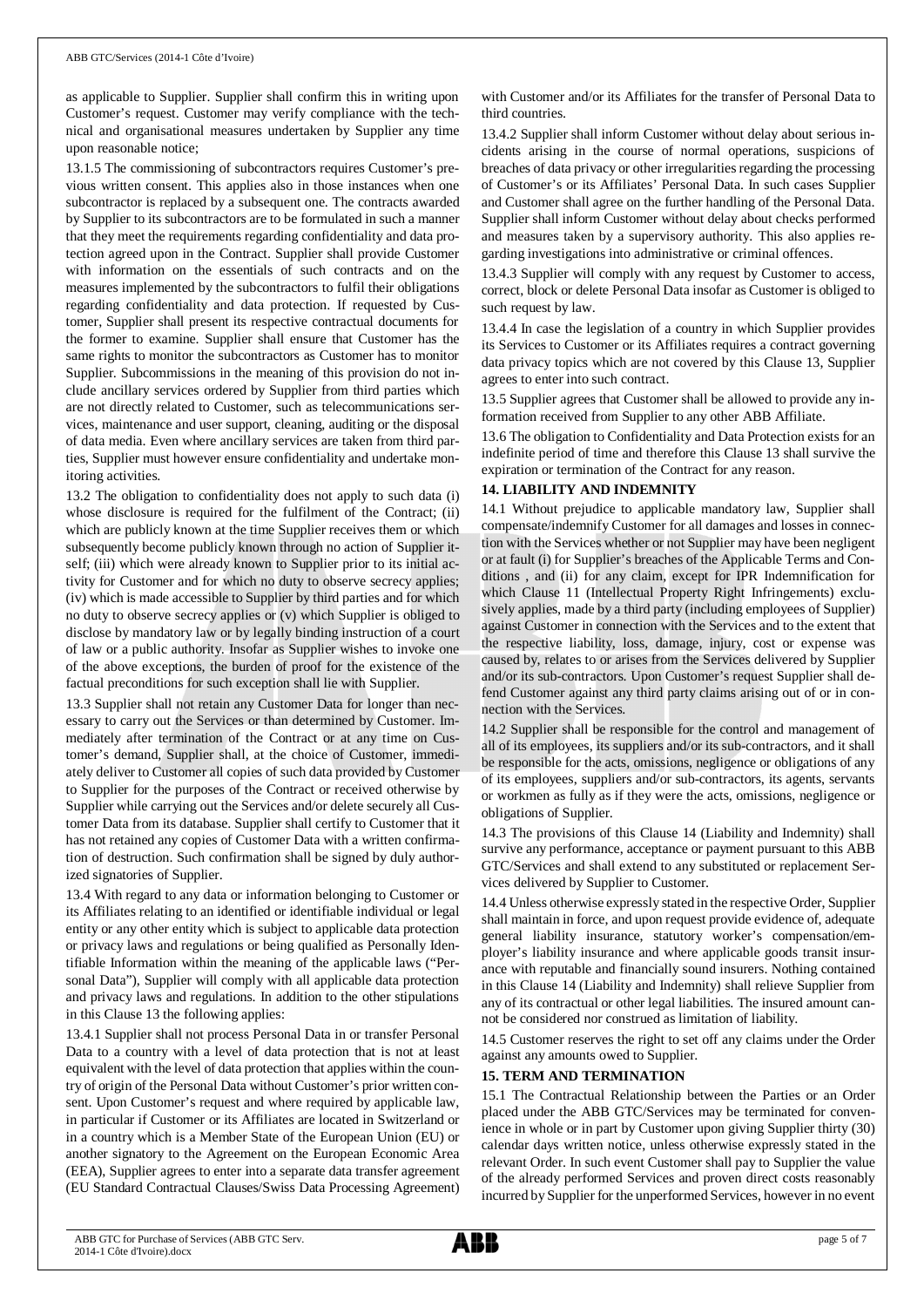more than the agreed purchase price for the Services under the respective Order. No further compensation shall be due to Supplier. Compensation for any expenditures and materials made with regard to the unperformed Services shall be expressly excluded.

15.2 In the event of Supplier's breach of the Applicable Terms and Conditions, such as e. g. a breach of warranty, Customer shall be entitled to terminate the respective Contractual Relationship or an Order placed under the ABB GTC/Services if Supplier fails to take adequate and timely actions to remedy a breach as requested by Customer in accordance with Clause 10 (Remedies). In such event, Customer shall have no obligation to compensate Supplier for the already performed Services and Supplier shall be obliged to pay back to Customer any remuneration received from Customer for the performed Services.

15.3 Customer shall have the right to terminate the Order and/or Contractual Relationship with immediate effect forthwith by notice in writing to Supplier in the event that an interim order is applied for or made, or a voluntary arrangement approved, or a petition for a bankruptcy order is presented or a bankruptcy order is made against Supplier or any circumstances arise which entitle the court or a creditor to appoint a receiver, administrative receiver or administrator or to present a winding-up petition or make a winding-up order or other similar or equivalent action is taken against or by Supplier by reason of its insolvency or in consequence of debt.

15.4 Upon termination Supplier shall immediately and at Supplier's expense safely return to Customer all respective Customer property (including any documentation, data, and applicable Intellectual Property) and Customer information then in Supplier's possession or under Supplier's control and provide Customer with the complete information and documentation about the already performed Services.

#### **16. FORCE MAJEURE**

16.1 Neither Party shall be liable for any delay in performing or for failure to perform its obligations under a respective Order if the delay or failure results from an event of "Force Majeure". For clarification, Force Majeure means an event that was not foreseeable by the affected Party at the time of execution of the respective Order, is unavoidable and outside the control of the affected Party, and for which the affected Party is not responsible, provided such event prevents the affected Party from performing the obligations under the respective Order despite all reasonable efforts, and the affected Party provides notice to the other Party within five (5) calendar days from occurrence of the respective event of Force Majeure.

16.2 If an event of Force Majeure occurs which exceeds thirty (30) calendar days either Party shall have the right to terminate the relevant Order forthwith by written notice to the other Party without liability to the other Party. Each Party shall use its reasonable endeavours to minimise the effects of any event of Force Majeure.

### **17. ASSIGNMENT AND SUB-CONTRACTING**

17.1 Supplier shall not assign, transfer, or encumber an Order or any parts thereof (including any monetary receivables from Customer) without prior written approval of Customer.

17.2 Customer may at any time assign, transfer, encumber, sub-contract or deal in any other manner with all or any of its rights or obligations under the respective Order and/or the Applicable Terms and Conditions to any of its own Affiliates.

#### **18. NOTICES**

Any notice shall be given by sending the same by registered mail, courier, fax or by e-mail to the address of the relevant Party as stated in the Order or to such other address as such Party may have notified in writing to the other for such purposes. E-mail and fax expressly require written confirmation issued by the receiving Party. Electronic read receipts may not under any circumstances be deemed as confirmation of notice. Electronic signatures shall not be valid, unless expressly agreed in writing by duly authorised representatives of the Parties.

## **19. WAIVERS**

Failure to enforce or exercise, at any time or for any period, any term of the Applicable Terms and Conditions does not constitute, and shall not be construed as, a waiver of such term and shall not affect the right later to enforce such term or any other term herein contained.

### **20. GOVERNING LAW AND DISPUTE SETTLEMENT**

20.1 The Contractual Relationship and/or the Applicable Terms and Conditions (including, but not limited to the ABB GTC/Services) shall be governed by and construed in accordance with the laws of the country (and/or the state, as applicable) of Customer's legal registration, however under exclusion of its conflict of law rules and the United Nations Convention on International Sale of Goods.

20.2 Unless otherwise agreed, any dispute or difference arising out of or in connection with the Contractual Relationship and/or the Applicable Terms and Conditions (including this ABB GTC/Services), including any question regarding its existence, validity or termination or the legal relationships established thereby, which cannot be settled amicably, shall be settled under the arbitration rules of the Court of Arbitration of Côte d'Ivoire (CACI) by one or more arbitrators appointed in accordance with the said rules. The place of arbitration shall be Abidjan, Côte d'Ivoire and, unless otherwise agreed in writing, the language of the proceedings and of the award shall be English. The decision of the arbitrators shall be final and binding upon both Parties, and neither Party shall seek recourse to an ordinary state court or any other authority to appeal for revisions of the decision.

20.3 In case of any dispute, the defeated Party shall reimburse the succeeding Party for attorney's fees and other costs reasonably incurred in connection with the dispute.

### **21. SEVERABILITY**

The invalidity or unenforceability of any term or of any right arising pursuant to the Applicable Terms and Conditions shall not adversely affect the validity or enforceability of the remaining terms and rights, and the Applicable Terms and Conditions shall be given effect as if the invalid, illegal or unenforceable provision had been deleted and replaced by a provision with a similar economic effect to that of the deleted provision if this can be achieved by another provision.

### **22. SURVIVAL**

22.1 Provisions of the Applicable Terms and Conditions which either are expressed to survive its termination or from their nature or context it is contemplated that they are to survive such termination shall remain in full force and effect notwithstanding such termination.

22.2 The obligations set forth in Clauses 9 (Warranty), 10 (Remedies), 11 (Intellectual Property), 13 (Confidentiality and Data Protection) and 14 (Liability and Indemnity) shall survive termination.

# **23. ENTIRETY**

The Applicable Terms and Conditions and the Order constitute the entire Contractual Relationship and understanding between the Parties and replace any prior agreement, understanding or arrangement between the Parties, whether oral or in writing, except to the extent of fraud or any fraudulent misrepresentation.

### **24. RELATIONSHIP OF PARTIES**

24.1 The relationship of the Parties is that of independent parties dealing at arm's length and nothing in this underlying Contractual Relationship shall be construed to constitute Supplier as an agent or employee of Customer or so as to have any kind of partnership with Customer, and Supplier is not authorised to represent Customer as such.

24.2 Supplier shall be responsible for any activities performed by its employees in relation to the Services and/or the Work Products.

24.3 Supplier assumes full and exclusive responsibility for any accident or occupational disease occurred to its employees in relation to the provision of the Services.

24.4 It is expressly agreed that the Contractual Relationship does not imply any employment relationship between Customer and Supplier,